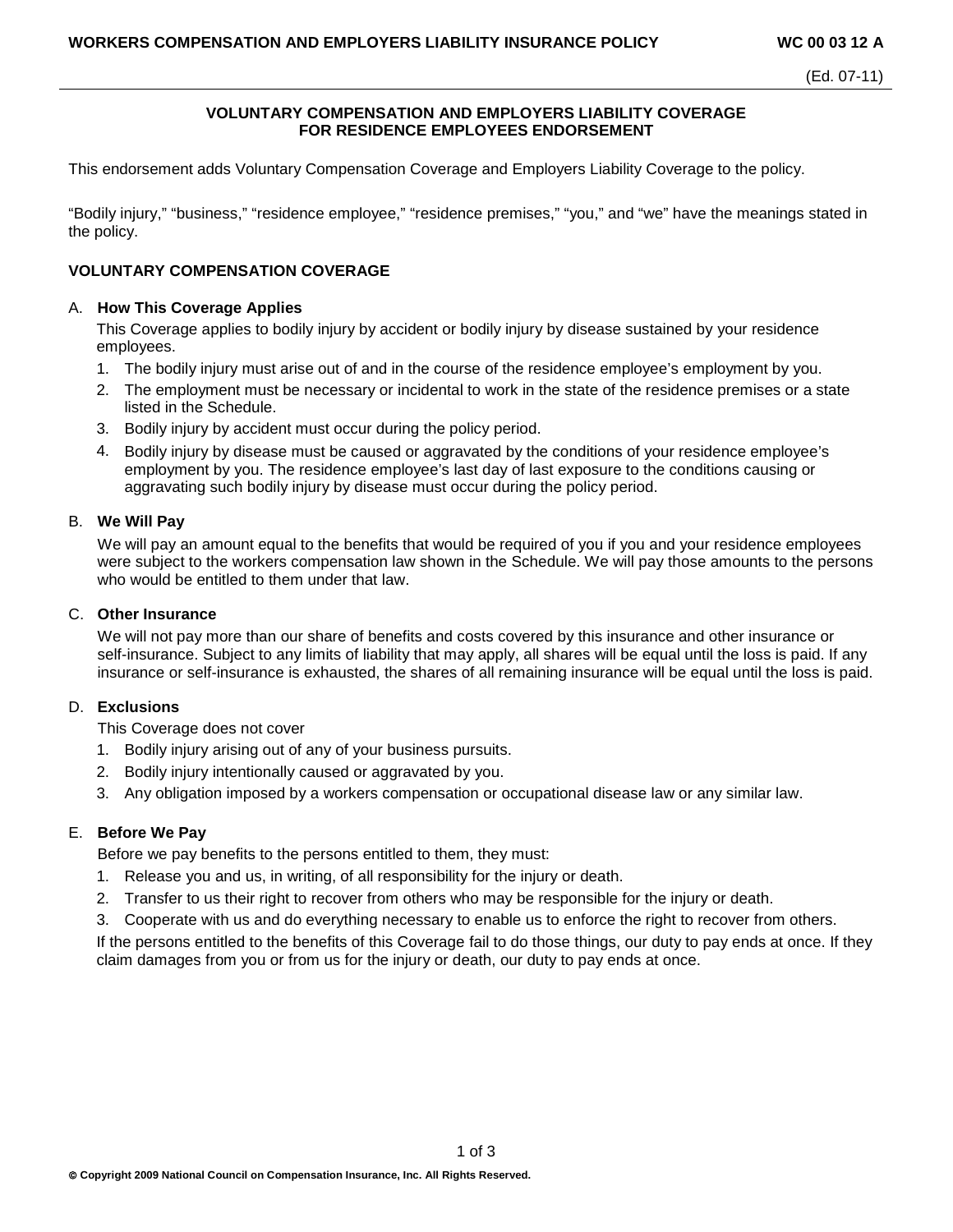(Ed. 07-11)

## **EMPLOYERS LIABILITY COVERAGE**

## A. **How This Coverage Applies**

This Coverage applies to bodily injury by accident or bodily injury by disease sustained by your residence employees.

- 1. The bodily injury must arise out of and in the course of the residence employee's employment by you.
- 2. The employment must be necessary or incidental to work in the state of the residence premises or a state listed in the Schedule.
- 3. Bodily injury by accident must occur during the policy period.
- 4. Bodily injury by disease must be caused or aggravated by the conditions of your residence employee's employment by you. The residence employee's last day of last exposure to the conditions causing or aggravating such bodily injury by disease must occur during the policy period.

## B. **We Will Pay**

We will pay all sums that you legally must pay as damages because of bodily injury to your employees, provided the bodily injury is covered by this Employers Liability Insurance.

The damages we will pay, where recovery is permitted by law, include damages:

- 1. For which you are liable to a third party by reason of a claim or suit against you to recover damages obtained from the third party;
- 2. For care and loss of services; and
- 3. For consequential bodily injury to a spouse, child, parent, brother or sister of the injured employee; provided that these damages are the direct consequence of bodily injury that arises out of and in the course of the injured employee's employment by you; and
- 4. Because of bodily injury to your employee that arises out of and in the course of employment, claimed against you in a capacity other than as employer.

# C. **Exclusions**

This Coverage does not apply to:

- 1. Bodily injury arising out of any of your business pursuits.
- 2. Bodily injury intentionally caused or aggravated by you.
- 3. Any obligation imposed by a workers compensation or occupational disease law or any similar law.

## D. **Other Insurance**

We will not pay more than our share of damages and costs covered by this insurance and other insurance or self-insurance. Subject to any limits of liability that apply, all shares will be equal until the loss is paid. If any insurance or self-insurance is exhausted, the shares of all remaining insurance and self-insurance will be equal until the loss is paid.

## E. **Limits of Liability**

Our liability to pay for damages is limited. Our limits of liability are shown in the Schedule. They apply as explained below, regardless of the number of insureds, claims or suits, or persons who sustain bodily injury.

1. Bodily Injury by Accident. The limit shown for "bodily injury by accident—each accident" is the most we will pay for damages because of bodily injury to one or more residence employees arising out of any one accident. That limit includes damages for death, care, and loss of services.

2 of 3